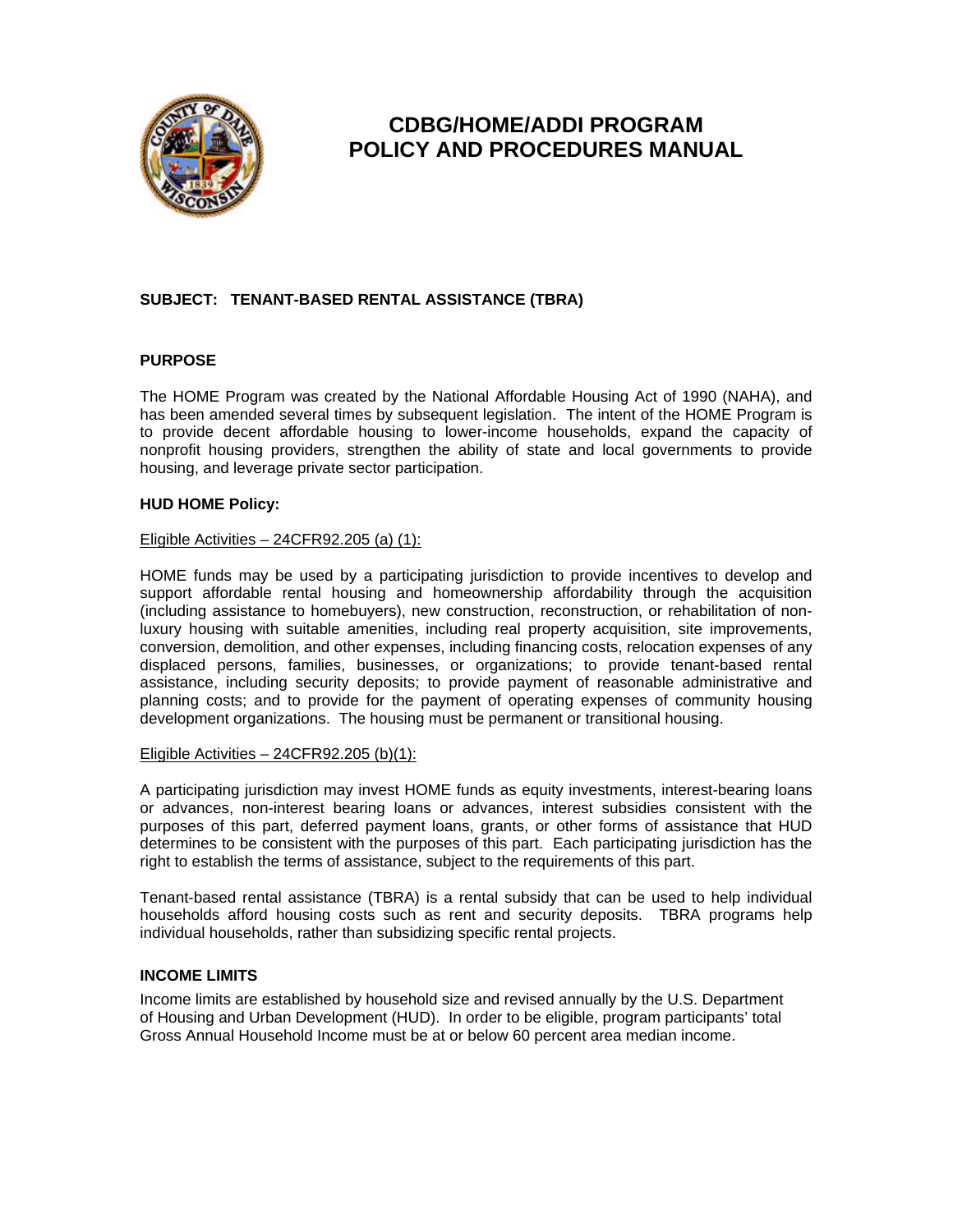# **HOUSHEOLD CONTRIBUTION, MINIMUM HOUSEHOLD CONTRIBUTION AND MAXIMUM TBRA SUBSIDY:**

*Household Contribution:* A participating household must pay 30% of it's Adjusted Monthly Income towards rent and utilities.

#### *Minimum Household Contribution:* Zero (i.e., family reports no verifiable income – 30% x \$0 = \$0)

*Maximum TBRA Subsidy:* The TBRA subsidy may not exceed the difference between the established HOME Rent Standard and Household Contribution identified above. The HOME TBRA Rent Standard is the same as the Dane County Housing Authority's Section 8 Housing Choice Voucher Program Payment Standard.

*Maximum TBRA Security Deposit Assistance:* The maximum amount of HOME funds that may be provided for the security deposit is the equivalent of two months' rent for the assisted unit. Security deposits will be provided as a grant to the participating tenant, and paid directly to the landlord by the administering agency.

# **TERM OF TENANT BASED RENTAL ASSISTANCE**

The term of TBRA must run in conjunction with the term of the lease, and may not exceed twelve months.

A household's TBRA may be renewed depending on availability of funds, and continued tenant and unit eligibility.

# **ELIGIBLE UNITS:**

- 1. TBRA assisted units must be located in one of the participating municipalities of the Dane County Urban County Consortium. Location area may be expanded to all of Dane County, dependent upon program expenditures.
- 2. TBRA assisted units must meet Section 8 Housing Quality Standards. The property must pass an HQS Inspection prior to the effective date of the TBRA assistance.
- 3. Properties constructed or manufactured before 1978 must be inspected for lead-based paint hazards. If deteriorated paint is found it must be properly remediated in compliance with the Lead Safe Housing Rule.
- 4. TBRA participants may select units that are privately-owned. TBRA may not be provided to a family who proposes to rent a unit that receives a project-based rental assistance through Federal, state or local programs, if the HOME assistance would provide duplicative subsidy.
- 5. TBRA assisted units must rent for a reasonable amount, compared to rents charged for comparable unassisted units. Subrecipients administering a TBRA program on behalf of the County must document the basis for their rent reasonableness determinations

# **LEASE REQUIRMENTS**

- 1. There must be a written lease between property owner and the TBRA recipient and the lease must be signed by both parties. The term of the lease must be at least one year, unless both agree otherwise.
- 2. The written lease must not contain any of the following provisions: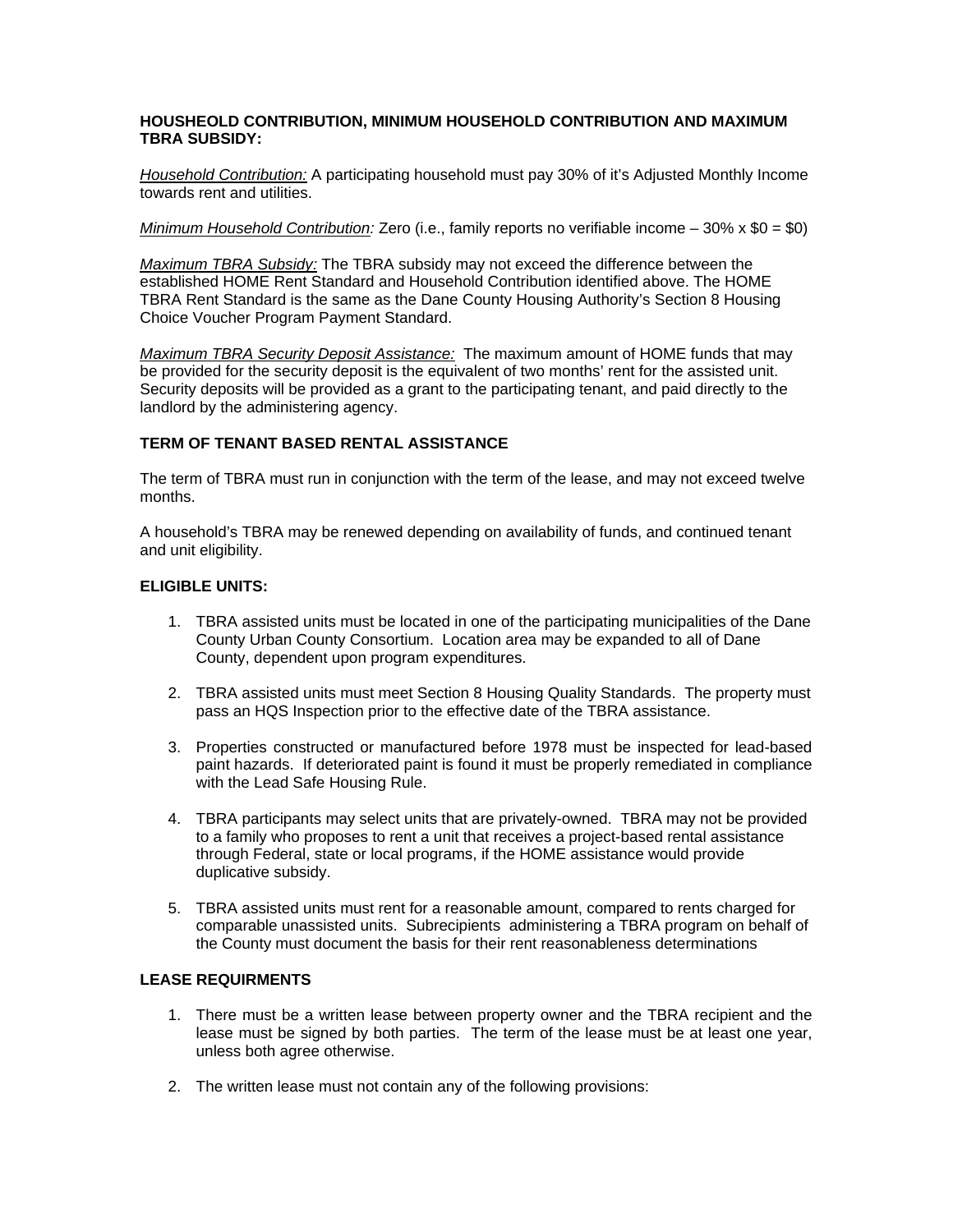- Agreement by the tenant to be sued or to admit guilt, or a judgment in favor of the owner in a lawsuit brought in connection with the lease;
- Agreement by the tenant that the owner may take, hold, or sell the personal property of household members without notice to the tenant and a court decision on the rights of the parties (this does not apply to personal property left by the tenant after move-out);
- Agreement by the tenant not to hold the owner or its agents legally responsible for any action or failure to act, whether intentional or negligent;
- Agreement by the tenant that the owner may institute a lawsuit without notice to the tenant;
- Agreement that the owner may evict the tenant (or other household members) without a civil court proceeding where the tenant has the right to present a defense, or before a court decision on the rights of the tenant and the owner;
- Agreement by the tenant to waive a trial by jury;
- Agreement by the tenant to waive the tenant's right to appeal or otherwise challenge a court decision;
- Agreement by the tenant to pay attorney fees or other legal costs, even if the tenant wins in court; or
- Agreement by the tenant to participate in any specific supportive services as term or condition of the lease. Services may not be mandatory.

# **OCCUPANCY STANDARDS**

Occupancy standards are used to provide consistent criteria for determining the unit size for which the household is eligible and thus, the amount of assistance to be provided. Fair housing rules permit a household to select smaller units that do not create seriously overcrowded conditions. Participants may also select larger units at their own expense (i.e., TBRA subsidy will not cover the increased cost of a larger unit). In addition to the number of bedrooms, both the size of the unit and the size of the bedrooms should be considered when evaluating the individual circumstances of the family.

- 1. No more than two persons are required to (or should) occupy a bedroom;
- 2. Persons of different generations (i.e., grandparents, parents, children), persons of the opposite sex (other than spouses/couples) and unrelated adults are not required to share a bedroom;
- 3. Children of the same sex, within 5 years of age, and couples living as domestic partners (whether or not legally married) must share the same bedroom for purpose of assigning the bedroom size on housing HOME Program TBRA Voucher;
- 4. A live-in care attendant who is not a member of the family is not required to share a bedroom with another household member;
- 5. Individual medical problems (i.e., chronic illness) sometimes require either separate bedroom for household members who would otherwise be required to share a bedroom or an extra bedroom to store medical equipment. (Note: Documentation supporting the larger sized unit and related subsidy is required.)
- 6. In most instances, a bedroom is not provided for a family member who will be absent most of the time, such as a member who is away in the military. A larger size HOME Program TBRA Voucher may be issued for an absent family member if individual circumstances warrant.

# **INELIGIBLE USES OF TBRA ASSISTANCE**